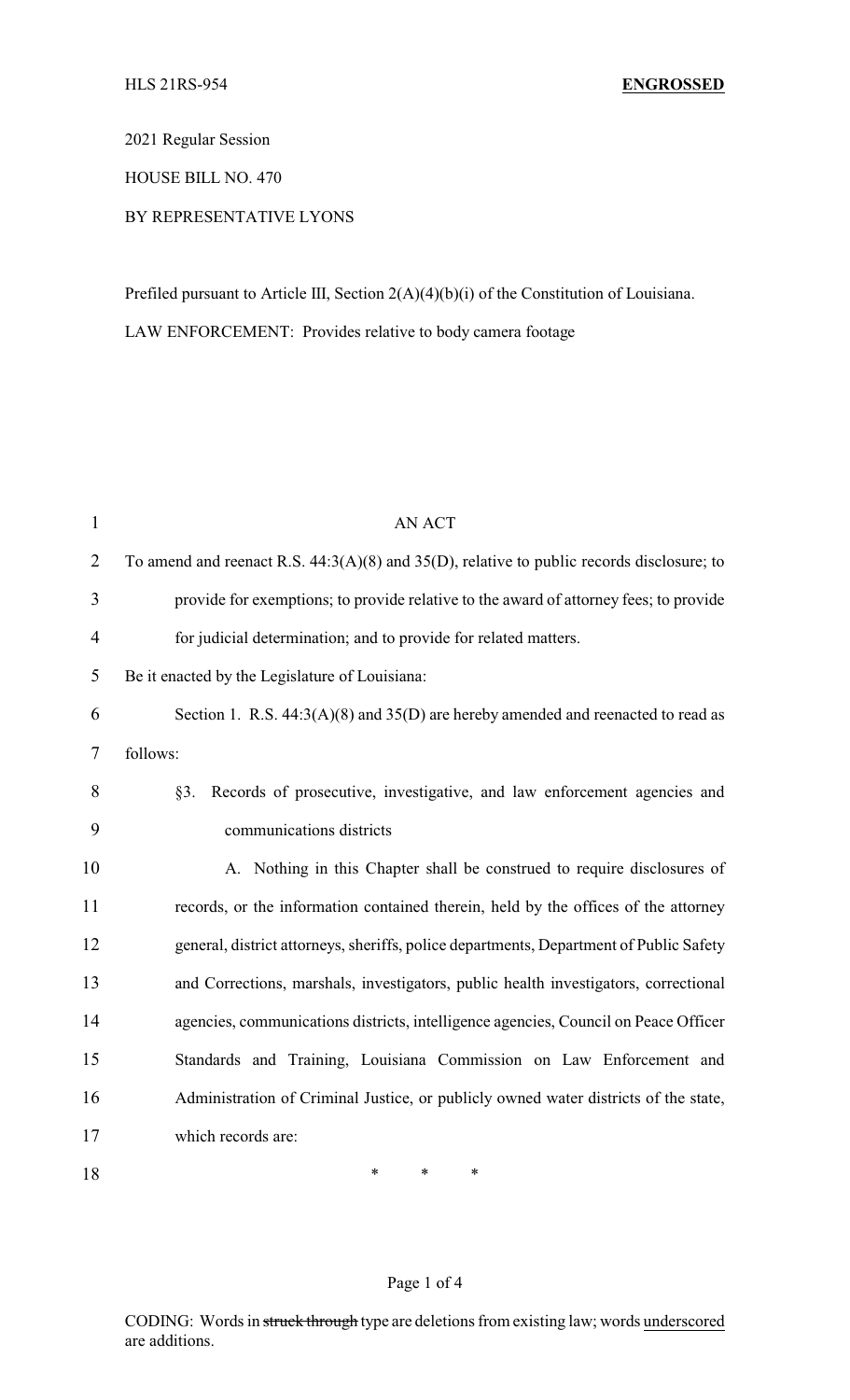| $\mathbf{1}$   | Video or audio recordings generated by law enforcement officer<br>(8)                     |
|----------------|-------------------------------------------------------------------------------------------|
| $\overline{2}$ | body-worn cameras, vehicle mounted cameras, or other devices that are found by the        |
| 3              | custodian to violate an individual's reasonable expectation of privacy.                   |
| $\overline{4}$ | (a) A body-worn camera is a camera worn on an individual law enforcement                  |
| 5              | officer's person that records and stores audio and video.                                 |
| 6              | Body-worn camera video Video or audio recordings that are<br>$\biguplus(a)$               |
| 7              | determined by the custodian to violate an individual's reasonable expectation of          |
| 8              | privacy shall be disclosed upon a determination and order from a court of competent       |
| 9              | jurisdiction pursuant to R.S. 44:35.                                                      |
| 10             | (c) All costs of production associated with a court-ordered disclosure shall              |
| 11             | be set by the court.                                                                      |
| 12             | $(d)(b)$ Notwithstanding any provision of this Chapter to the contrary, body-             |
| 13             | worn camera video or audio recordings generated while the law enforcement officer         |
| 14             | is not acting in the scope of his official duties shall not be subject to disclosure when |
| 15             | the disclosure would violate a reasonable expectation of privacy.                         |
| 16             | ∗<br>*<br>*                                                                               |
| 17             | §35. Enforcement                                                                          |
| 18             | ∗<br>*<br>$\ast$                                                                          |
| 19             | $D(1)$ If a person seeking seeks the right to inspect, copy, or reproduce a               |
| 20             | record or to receive or obtain a copy or reproduction of a public record, is denied by    |
| 21             | the custodian based on an exception, and prevails in such suit, he shall be awarded       |
| 22             | reasonable attorney fees and other costs of litigation if the judge determines there      |
| 23             | was no reasonable basis for the denial by the custodian. If such person prevails in       |
| 24             | part, the court may in its discretion award him reasonable attorney fees or an            |
| 25             | appropriate portion thereof.                                                              |
| 26             | (2) If a public body or official brings a suit against a person based on the              |
| 27             | person's request to inspect, copy, or reproduce a record or to receive or obtain a copy   |
| 28             | or reproduction of a public record and the person prevails in the suit, the person shall  |
| 29             | be awarded reasonable attorney fees and other costs of litigation if the judge            |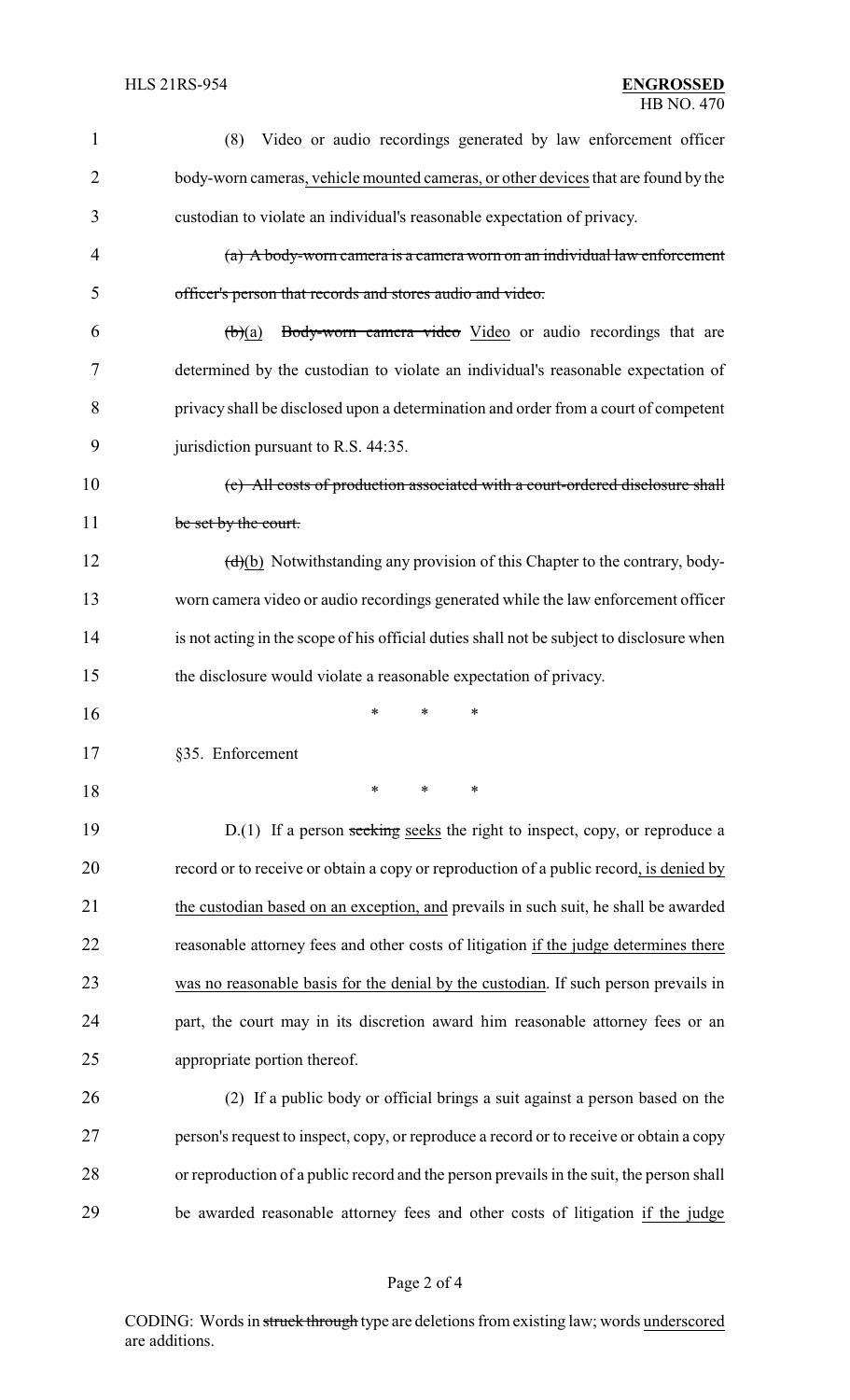|                | determines there was no reasonable basis for the denial by the custodian. If the     |  |  |  |
|----------------|--------------------------------------------------------------------------------------|--|--|--|
|                | person prevails in part, the court may in its discretion award the person reasonable |  |  |  |
| 3              | attorney fees or an appropriate portion thereof.                                     |  |  |  |
| $\overline{4}$ | $\ast$<br>∗<br>∗                                                                     |  |  |  |

## DIGEST

The digest printed below was prepared by House Legislative Services. It constitutes no part of the legislative instrument. The keyword, one-liner, abstract, and digest do not constitute part of the law or proof or indicia of legislative intent. [R.S. 1:13(B) and 24:177(E)]

| HB 470 Engrossed | 2021 Regular Session | Lyons |
|------------------|----------------------|-------|
|                  |                      |       |

**Abstract:** Provides relative to the availability of video and audio recordings generated by law enforcement and, provides, if there is a suit relative to the production of a public record, for the judge to determine if there was no reasonable basis for the denial of the record in order to award attorney fees and costs of litigation.

Present law (Public Records Law) establishes a framework for the ready availability of public records to requesting persons and specifically provides that it is the duty of the custodian of the public records of a public entity or agency to provide copies to persons so requesting. Provides for certain exceptions, exemptions, and limitations.

Present law provides that certain specified records of prosecutory, investigative, law enforcement agencies, and other specified agencies are not required to be disclosed. Present law further specifically provides that video or audio recordings generated by law enforcement officer body-worn cameras that are found by the custodian to violate an individual's reasonable expectation of privacy are exempt from disclosure.

Proposed law retains present law and adds an exemption for video or audio recordings generated by vehicle mounted cameras or other devices.

Present law provides a definition for a body-worn camera. Proposed law repeals present law.

Present law provides that body-worn camera video or audio recordings that are determined by the custodian to violate an individual's reasonable expectation of privacy shall be disclosed upon a determination and order from a court of competent jurisdiction. Proposed law removes the specific reference to body-worn cameras to make the provision applicable to all video or audio recordings.

Present law provides that body-worn camera video or audio recordings generated while the law enforcement officer is not acting in the scope of his official duties shall not be subject to disclosure when the disclosure would violate a reasonable expectation of privacy. Proposed law retains present law.

Present law provides that all costs of production associated with a court-ordered disclosure shall be set by the court. Proposed law repeals present law.

Present law provides that a person who has been denied the right to inspect or copy a public record may institute proceedings for the issuance of a writ of mandamus, injunctive, or declaratory relief, together with attorney fees, costs, and damages, in the district court for the parish in which the office of the custodian of the record is located.

## Page 3 of 4